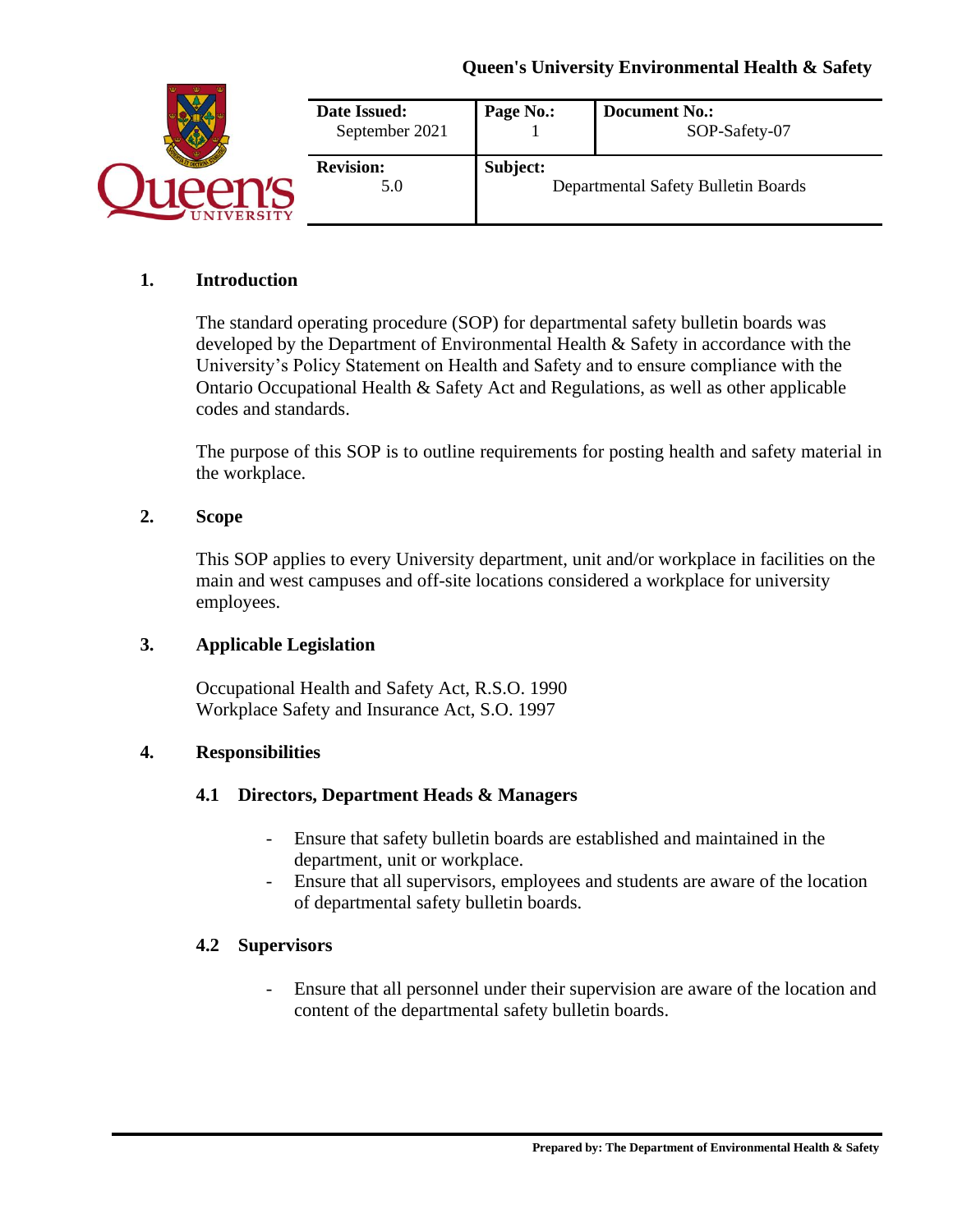

# **4.3 Staff and Students**

- Become familiar with the location and content of the nearest departmental safety bulletin board.
- Ensure that material not related to environmental, health and safety issues is not placed on the safety bulletin boards.

# **4.4 Safety Officers**

- Ensure that the required health and safety material, as outlined by this SOP, is posted on the departmental safety bulletin boards.

### **5. Safety Board Content**

The Occupational Health & Safety Act, the Workplace Safety & Insurance Act, and Queen's University policies require that the following health and safety documents be conspicuously posted in the workplace.

| <b>Item</b>                                                            | Date of Issue              |
|------------------------------------------------------------------------|----------------------------|
| Occupational Health and Safety Act and applicable regulations          | Most current edition       |
| (Green Carswell Guide)                                                 |                            |
| Form 82 - WSIB In case of Injury/Disease Poster                        | Most current edition       |
| MOL Poster - Health & Safety at Work: Prevention Starts Here           | Most current edition       |
| Queen's University policy statement on health and safety               | Dated within the last year |
| Queen's University policy statement on environmental                   | Dated within the last year |
| management                                                             |                            |
| Queen's University Harassment and Discrimination Prevention            | Most current edition       |
| and Response Policy                                                    |                            |
| (Harassment and Discrimination Prevention and Response Policy          |                            |
| University Secretariat and Legal Counsel (queensu.ca))                 |                            |
|                                                                        |                            |
| Queen's University Policy Against Campus Violence                      | Most current edition       |
| (http://www.queensu.ca/security/news/violencep.html)                   |                            |
|                                                                        |                            |
| Queen's University Health & Safety Management System                   | December 2003 edition      |
| document                                                               |                            |
| Joint Health & Safety Committee Documents                              | As released                |
| Contact list for members of the Joint Health & Safety                  |                            |
| Committee                                                              |                            |
| Minutes from the last JHSC meeting<br>$\overline{\phantom{a}}$         |                            |
| Most Recent JHSC inspection report for the<br>$\overline{\phantom{a}}$ |                            |
| department or workplace                                                |                            |
|                                                                        |                            |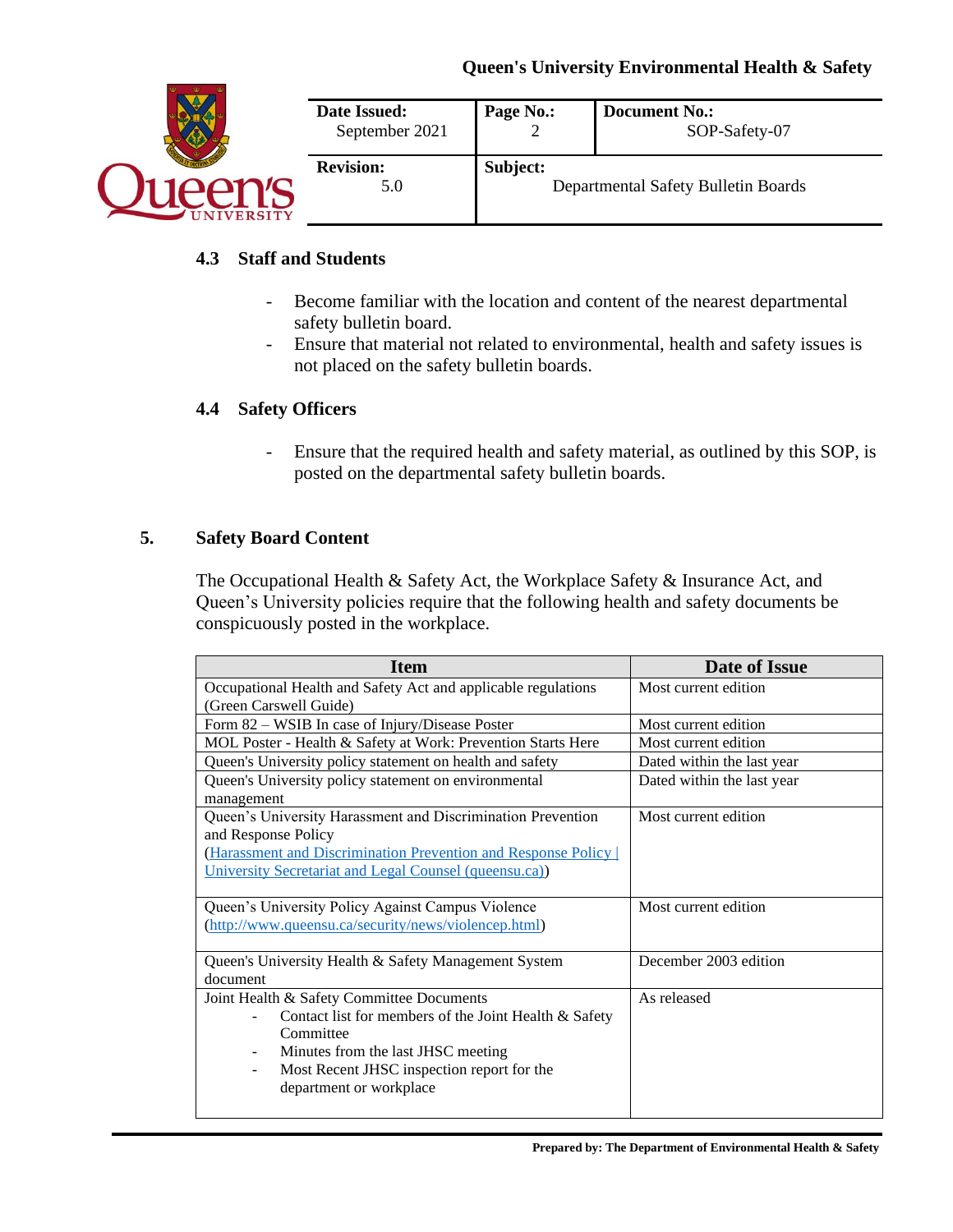

| Reports                  |                                                     |                               |
|--------------------------|-----------------------------------------------------|-------------------------------|
|                          | Ministry of Labour Inspections                      | As issued by MOL Occupational |
| $\overline{\phantom{0}}$ | Ministry of Labour Orders                           | Health & Safety Officers      |
|                          | Ministry of Labour Notice of Compliance Forms       |                               |
| Other                    |                                                     | As released                   |
| $\overline{\phantom{m}}$ | Name and contact information of the Departmental    |                               |
|                          | <b>Safety Officer</b>                               |                               |
|                          | List of qualified First Aiders and location of kits |                               |
| $\overline{\phantom{0}}$ | Department and University Emergency Contact         |                               |
|                          | numbers                                             |                               |
| -                        | Other Miscellaneous safety notices (as applicable)  |                               |

\*\*Material not related to environmental, health and safety issues must not be placed on safety bulletin boards.

### **6. Safety Board Locations**

Each department is required to have and maintain a safety bulletin board. Safety bulletin boards must be located in common area (such as lunch/coffee room, hallways, main offices, etc.) where all employees have access to the information. Depending on the size of the department and the locations of the workplaces in the department, more than one safety bulletin board may be necessary to ensure that all employees have access to the information.

In cases where more than one department shares a common location such as a lunchroom, and are in close proximity, it is possible to share a safety bulletin board.

# **7. Inspection and Auditing**

Joint Health & Safety Committee members conducting workplace inspections will check the departmental safety bulletin boards for compliance.

The Department of Environmental Health & Safety also reserves the right to audit departmental compliance with this SOP.